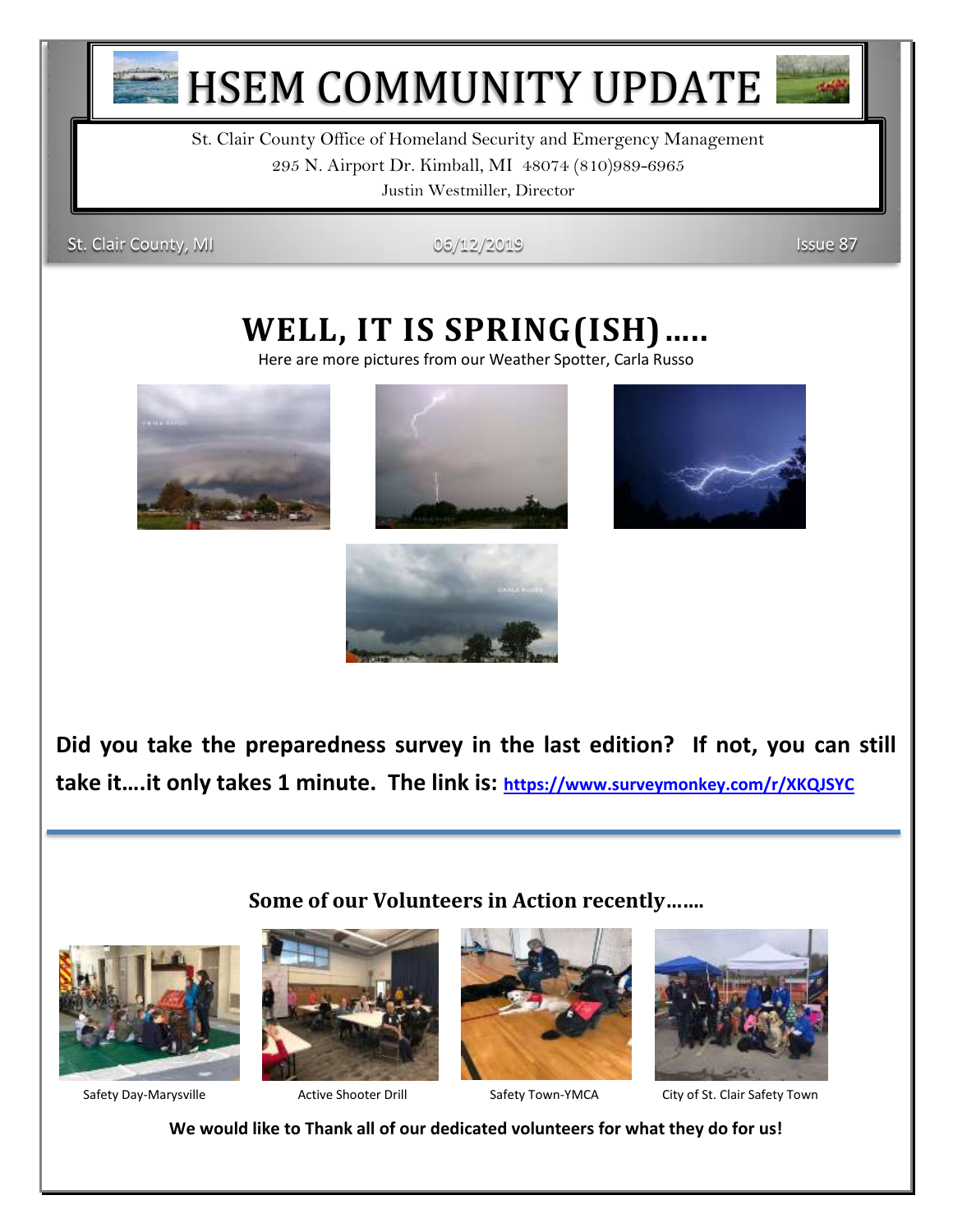# **Flooding potential in St. Clair County**



Due to high water levels in the St. Clair River and Lake St Clair there is some flooding currently in East China and the Townships of Clay and Ira. At this time the water has begun to reach houses and minor flooding is occurring. This is a very dynamic situation and does have the opportunity to change quickly with amount of projected rainfall, wind direction and waves depending on where you are located within the county. Please pay attention to National Weather Service watches and warnings regarding information in your local area.

### **If your home is impacted please contact the Emergency Operation Center at 810.989.6392 or via email at damage@stclaircounty.org. Please include your address, phone number, foundation type, amount of water in your home, and damage pictures in the email.**

This will NOT be a short term incident and has the potential to grow exponentially due to forecasts over the course of the next few months, water levels may rise an additional 6-8 inches. At that point there would be significant impact over a large area.

#### **Some recommendations:**

#### **If your house starts to flood:**

- Stop the flow of water and minimize damage.
- Move essential items to an upper floor.
- Disconnect electrical appliances. Do not touch electrical equipment if you are wet or standing in water.
- Shut off water, gas and electricity, if you are instructed to do so.
- You can get sandbags through your township/city office.

#### **If you need to leave your house,** *you should do the following:*

- Secure your home.
- Grab your disaster kit (remember medicine, vital documents, food for your unique situation)
- Take your pets
- Shelter locations will be opened in the event you are to leave your home and are in need of sheltering. Contact your township office.
- If you cannot physically leave or have difficulty call Central Dispatch at 810-985-8115 or dial 911.
- Notify your insurance company

PLEASE NOTE THAT THE ST. CLAIR COUNTY WINS SYSTEM will be used to contact you in an emergency situation. If you have caller ID, you may not recognize the number, however please answer and receive the information.

### *Stay Informed*

- Listen for updates on the radio or television.
	- Check the Be Ready St Clair County Facebook page for updates.
- Check the local government website



### **Don't be this guy!**

**If you need any non-life threatening assistance related to the flood, please call your local dispatch at 810-794-9381 for Clay/Ira Township all others call: 810-985-8115 or dial 2-1-1 for local community-based organization disaster response assistance.**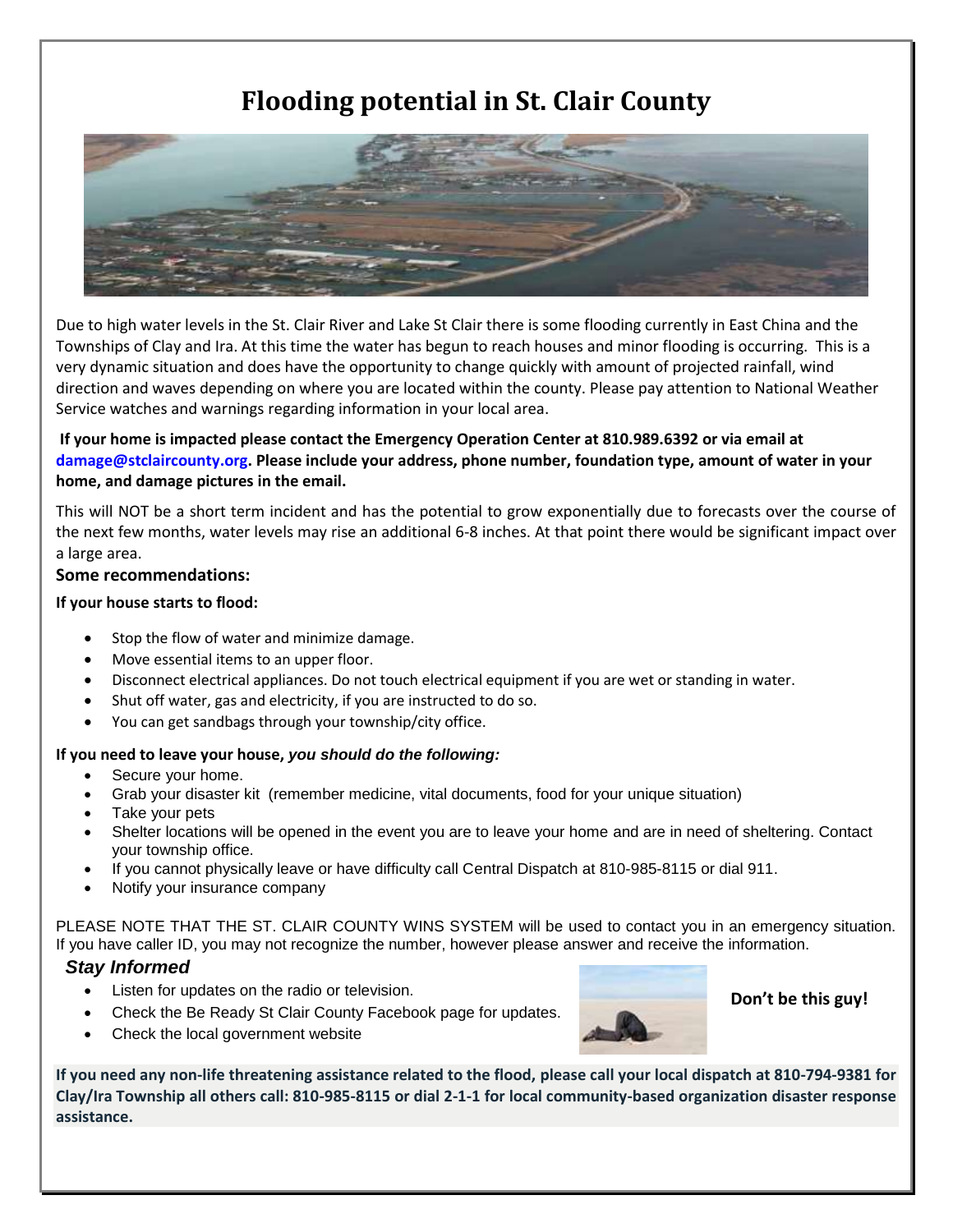### **Note from the Director**

This summer is poised to be a record water level year that will be a challenge for all of us in the county. Please remember that we are all in this together. If there is a need, let your local leadership know. We will work the request and get answers. Open and honest communication is key! I will strive to be forthcoming with information. You must continue to work hard to protect your properties. This must be the number one priority. Keep in contact with one another and we will get through this! Be safe!

*Justin* 

# **2019 Emergency Services Breakfast**



This year's ES Breakfast was held May 17<sup>th</sup> at Alexanders Banquet Center in Marysville. Roop Raj, Fox News Detroit, was the speaker this year. The breakfast was well attended along with the Golf Outing afterwards. The weather for the Golf Outing turned very cold, but the hard core golfers still golfed. All had a good time.



# UNIQUE FAMILY NEEDS

### **Goal for June:** Be aware of and prepare for your family's unique needs.

Every household is different. Is there an infant or young child in your home? Does someone in your family have a medical condition that requires medication? Do you have a pet? Before disaster strikes, talk to your family about your household's unique needs. Make a list of special items you may need in a disaster.

For more information, click on the do1thing link: [www.do1thing.com](http://www.do1thing.com/) you can sign up for monthly reminders if you wish also. Remember to get prepared before an incident happens.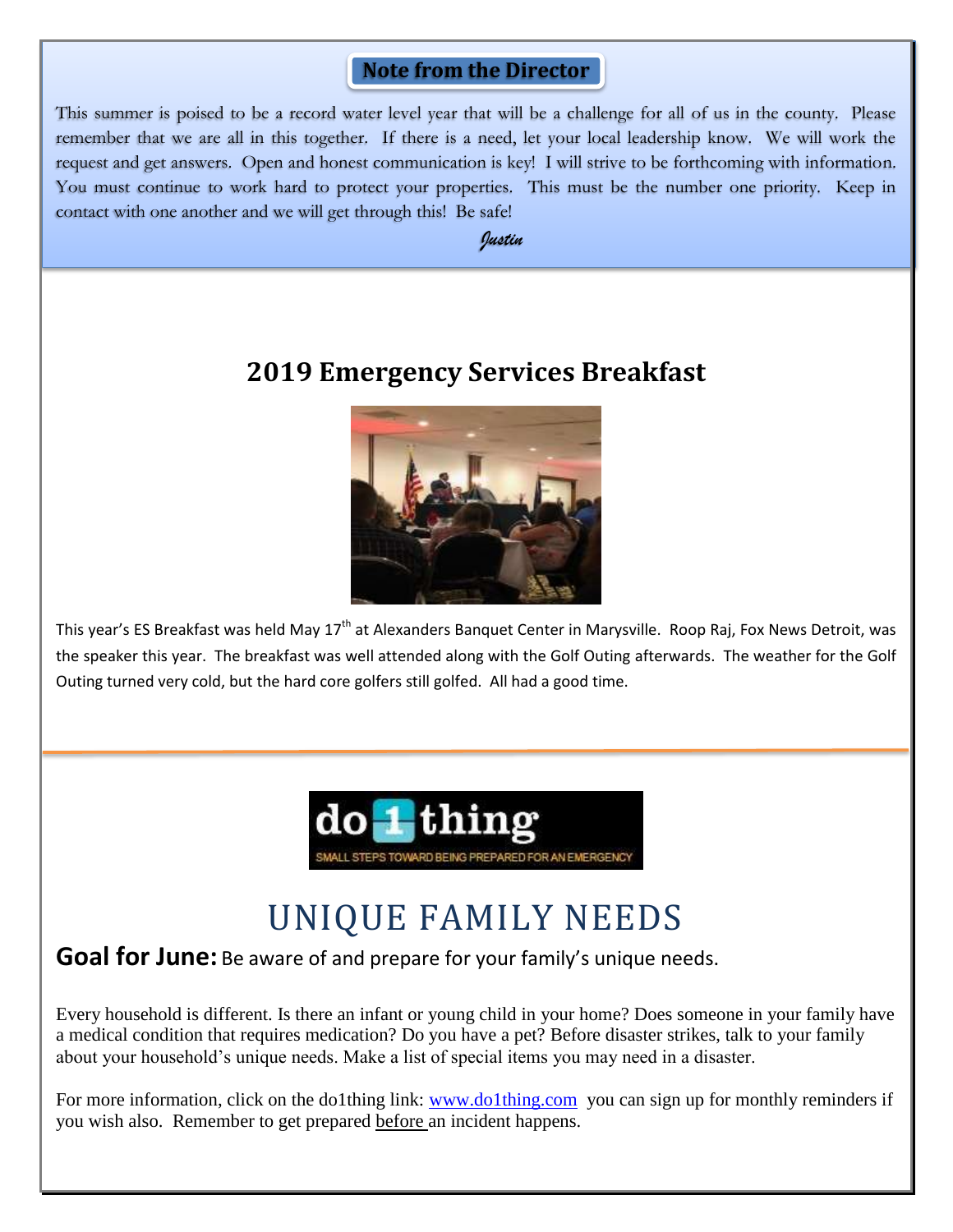# **Help Needed**

**Are you interested in helping your community? We are in need of volunteers to help with many aspects of Emergency Management. Some of the areas that volunteers are needed:**

**Animal Ready Team:** When animals are left behind in a disaster situation, volunteers would find and turn animals over to a sheltering organization or maybe assist at a shelter.

**Communications Support**: Volunteers report to the Emergency Operations Center and assist the local dispatch centers with making phone calls or requesting resources, or any non-emergency assistance to take the extreme load off the dispatchers so they can handle the emergencies.

**Community Ready Team:** Volunteers would provide assistance in any disaster type event this could be searching for victims, taking victims to shelters, helping to set up shelters, keeping track of other volunteers, this position could be one of many different tasks.

**Donation Center Worker:** If donations are given to provide assistance to victims or workers in a disaster event, this volunteer would keep track of what is donated, from where and where it was distributed to.

**Heavy Vehicle Operator:** This volunteer would do just what it sounds like. Operate heavy equipment in a disaster situation.

**Lift Truck Operator:** This volunteer will operate a lift truck in a disaster situation.

**Mass Feeding Worker/Cook:** This volunteer would work at an emergency shelter and or cook the food to serve to the displaced citizens.

**Office Worker:** This volunteer would assist with any office work that is needed when the Emergency Operations Center (EOC) is open.

**Public Education:** This volunteer will assist with any public educations that will be done in a disaster situation or to train citizens (both adult and children) in preparedness.

**Reception Center Worker:** When a reception center is opened for extreme heat or cold or power outage situation this volunteer will assist opening and managing the reception center.

**Social Media Worker:** In an emergency situation this volunteer will monitor Social Media and report emergencies, damage, and stop rumors received on social media.

**Special Needs Worker:** Assist with many emergency and non-emergency resources for citizens with special needs.

**Weather Spotter:** Train in being a weather spotter to assist in any weather situation.

**If you are interested in becoming an Homeland Security/Emergency Management Volunteer please email us at [emergencymanagement1@stclaircounty.org](mailto:emergencymanagement1@stclaircounty.org) or call 810-989-6987.**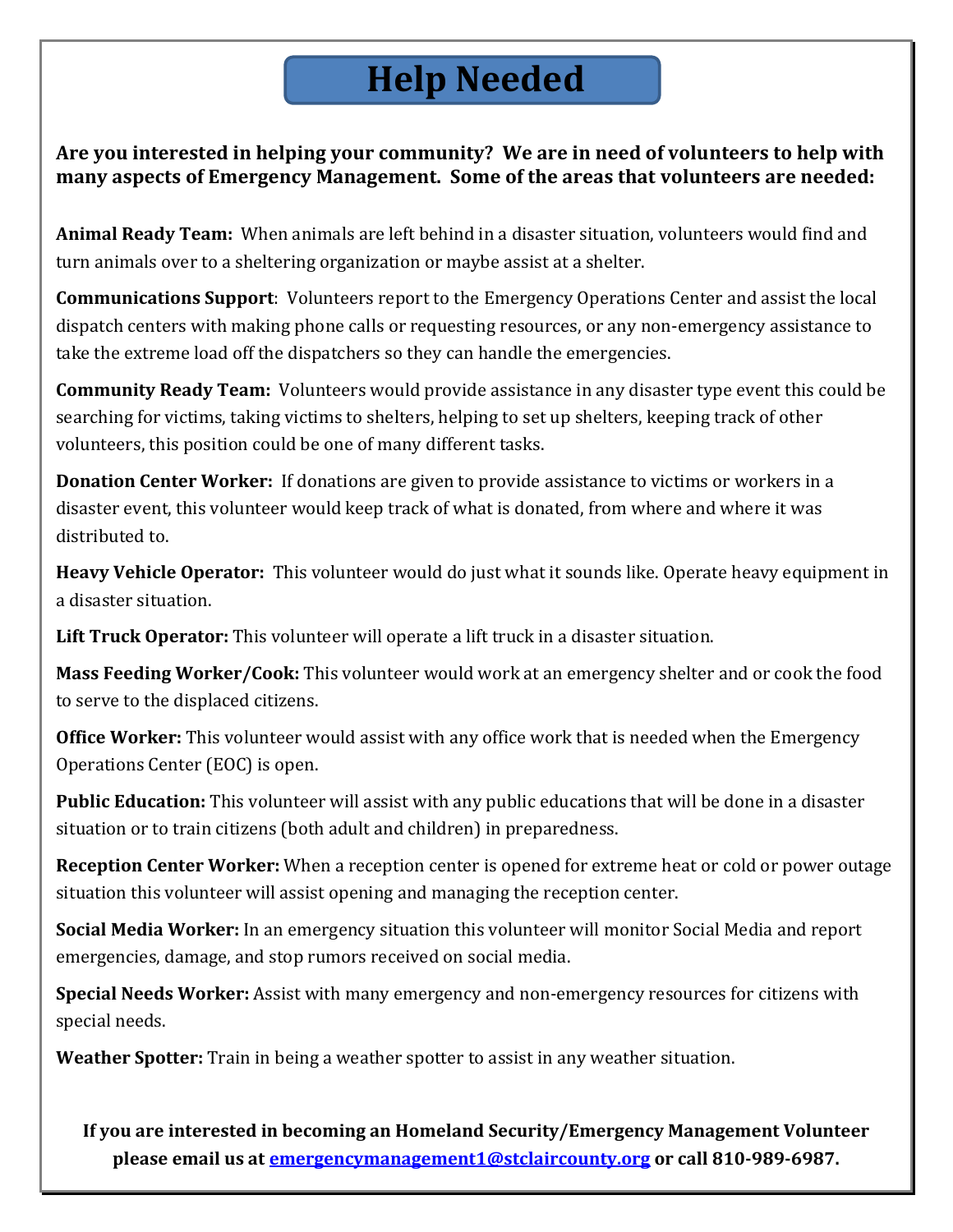## **Free Training Available:**

## **Medical Preparedness & Response to Bombing Incidents**

### **(MGT 348 – PER233). Date/Time: September 12 -13, 2019 8:00 am to 4:30 pm/Course Length: 2 days Location: St Clair County EOC 295 Airport Dr Kimball, MI 48074**

This course is intended for members of emergency response as well as other city and county services that become a part of a community response to a bombing incident. This interactive, instructor facilitated program employs case studies, lessons learned, validated medical data, and potential threats to the communities we serve. Sessions will address planning considerations and concerns specific to medial responders, law enforcement, and emergency planners, with an intended outcome of integrating incidents of an explosive nature to existing plans. This will enhance community preparedness by identifying areas to address when attendees return to their jurisdiction.

**Topics Include:** Types of Terrorism and Target Identification; Explosive Characteristics and Behaviors; Homemade Explosives; Pre-attack indicators; Blast Injury Triage Considerations, injuries types and treatments; Pre-Post Detonation Response; Planning and Command Considerations; Understanding Local, State and Federal Resources

**Recommended Participants:** Emergency Medical Service (EMS), Fire Services, Law Enforcement (local, county, state, federal), Communications -Dispatchers, Specialty Teams Member (SWAT, Tactical Medics, Bomb Team, HazMat), Hospital Personnel, Medical Professionals, Emergency Management, Private Sector, City, County, State, Federal Stakeholders.

This training is provided in a cooperative effort by TEEX A&M and New Mexico Tech EMRTC. Creating your Mi-Train Account **(If you have a Mi-Train Account, go to registering for a course)**

1. Go to the MI-TRAIN website at http://www.train.org/mi-train.

2. Click on **Create an Account**, which appears underneath the login box on the left hand side.

3. Complete all of the information, click "I agree to all TRAIN policies" and click Next Step. Do not hit the Back button at any time during the registration process.

4. Next fill in your street address and phone number and click **Create Account**.

5. Your home page will open. Now click on,! **Your profile is incomplete** under the notification section on the right side of the screen

6. Complete all sections of your profile with an ! indicator next to it.

7. For the Manage Groups section, click a **Join a Group** and then **Location**. Type "Michigan" in the search box and then click **Michigan**. Next select **Michigan State Police (MSP**) and then click, Confirm these selections.

8. After all incomplete sections of the profile are complete, then click **SAVE** in the top right of the screen and then click **Close** in the top left of the screen.

### **Registering for a course:**

1. Go to the Mi-TRAIN website at http://www.train.org/mi-train

2. Enter you login name and password and click the **Login** button

3. At the top of the page, click the magnifying glass, type 1052596 in the Search TRAIN box and then push **Enter**

4. Click on the course title: Medical Preparedness and Response to Bombing Incidents (MGT-348) (PER-233)

5. Find the session you wish to attend and click on the **Register** button to that session.

6. If there are credits associated with the course, pick a credit type from the drop down and then click **Ok.**

7. You will receive a message you have registered for the course.

**\*CE Credits: This course is approved and accredited for continuing education hours from: ENA – Emergency Nurses Association. \*Fire and EMS continuing education credits have been applied for.**